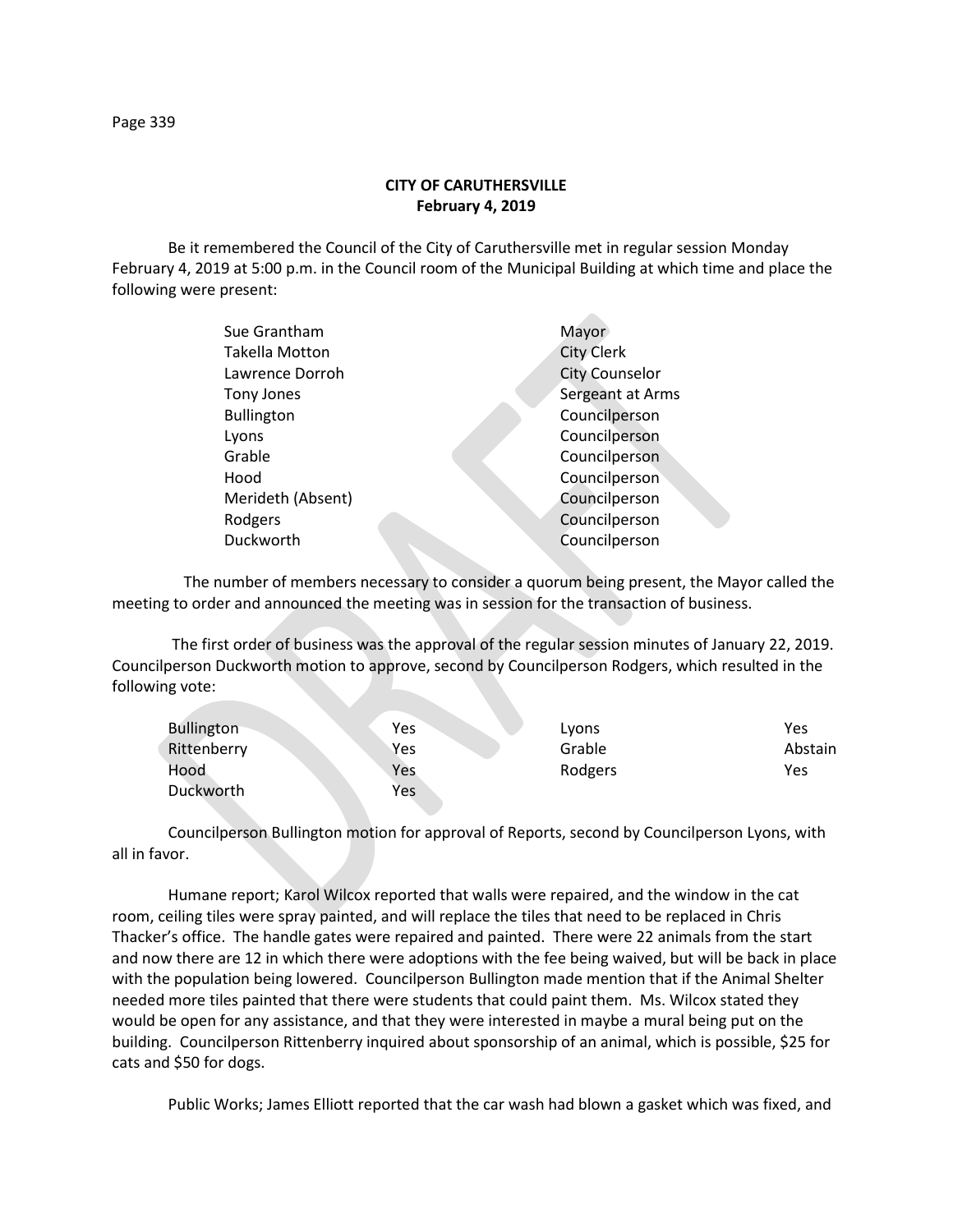a drain on Playground Rd. was repaired. The salt storage that had been out in the elements was brought in and stored under a bay, and assistance was given to Grizzly Jig with chairs and tables for the Exchange building for their event. First Baptist Church had a leak, and it was repaired; the crew also helped with the cleanup of the Armory and repaired the bathrooms. A water tap was done on East 12<sup>th</sup> St., and a meter was discovered that was in use, but not in the system. They went through 48 pairs of signs and put up 10 pairs on street poles. Holes were repaired in alleys between Bushey and Eastwood, holes were repaired in the alley of West  $7<sup>th</sup>$  St., and a stop sign was put up at 13<sup>th</sup> and Davis that had been knocked down.

Fire report; Fire calls from January 28, 2019 through February 4, 2019 area as follows: 1/28/19; Fire alarm sounding due to cooking on Eastwood,  $2/1/19$ ; Smoke scare from oven on West  $12^{th}$  St., 2/2/19; Smoke odor on South Ward, nothing found, 2/3/19; Ditch bank on fire on County Rd. 524. The training for the month of January was extrication tools, and seat belt safety. Saturday, February 9, 2019, from 8:00 a.m. until 5:00 p.m., there will be a course entitled "Responding to Utility Emergencies." There have been 7 fire inspections conducted since January 14, 2019. There is an Earthquake Summit in Sikeston, MO Wednesday February 20, 2019 at the Clinton Community Building. Chief Charlie Jones reported that \$25,000 had been allocated to the hydrant program. The hydrant program would free up the servicing and maintenance of the hydrants for the Fire and Water departments. The contract with Rodgers Hydrant would be for 3 years at a cost of \$70.80 per hydrant for the 330 hydrants per year. Councilperson Lyons motion for approval, second by Councilperson Hood, which resulted in the following vote:

| <b>Bullington</b> | Yes | Lyons   | Yes |
|-------------------|-----|---------|-----|
| Rittenberry       | Yes | Grable  | Yes |
| Hood              | Yes | Rodgers | Yes |
| Duckworth         | Yes |         |     |

Code Enforcement; Sonya Fuller reported she was processing letters on multiple properties, and will be sending out 20 letters. Ms. Fuller will be working on templates for building structures for burnouts.

Park & Recreation/Armory; Wes Deere reported that basketball is underway, and baseball and softball signups have begun. The Circus will be at the Armory Thursday February 7, 2019, and a swim meet will be on Saturday, February 16, 2019. Mr. Deere escorted Entegrity to building sites, showing blue prints and other measures in attempt to find ways to save the City money.

Library report; Teresa Tidwell introduced a new book, called boxed books that the Library will be offering; it's geared to help those with reading problems or lack confidence in reading. The book will read to the child as the child follows along. A changing table was installed in the Ladies rest room, and jig saw puzzles will be available for check out. The Geri-fit classes have been running at 20 and over in attendance; they meet at 11:00 a.m. on Monday and Wednesday in the Conference room.

Economic Development Committee; Jana Merideth reported that she and Mayor Grantham attended the Winter Economic Development Summit at the Governor's mansion. The Economic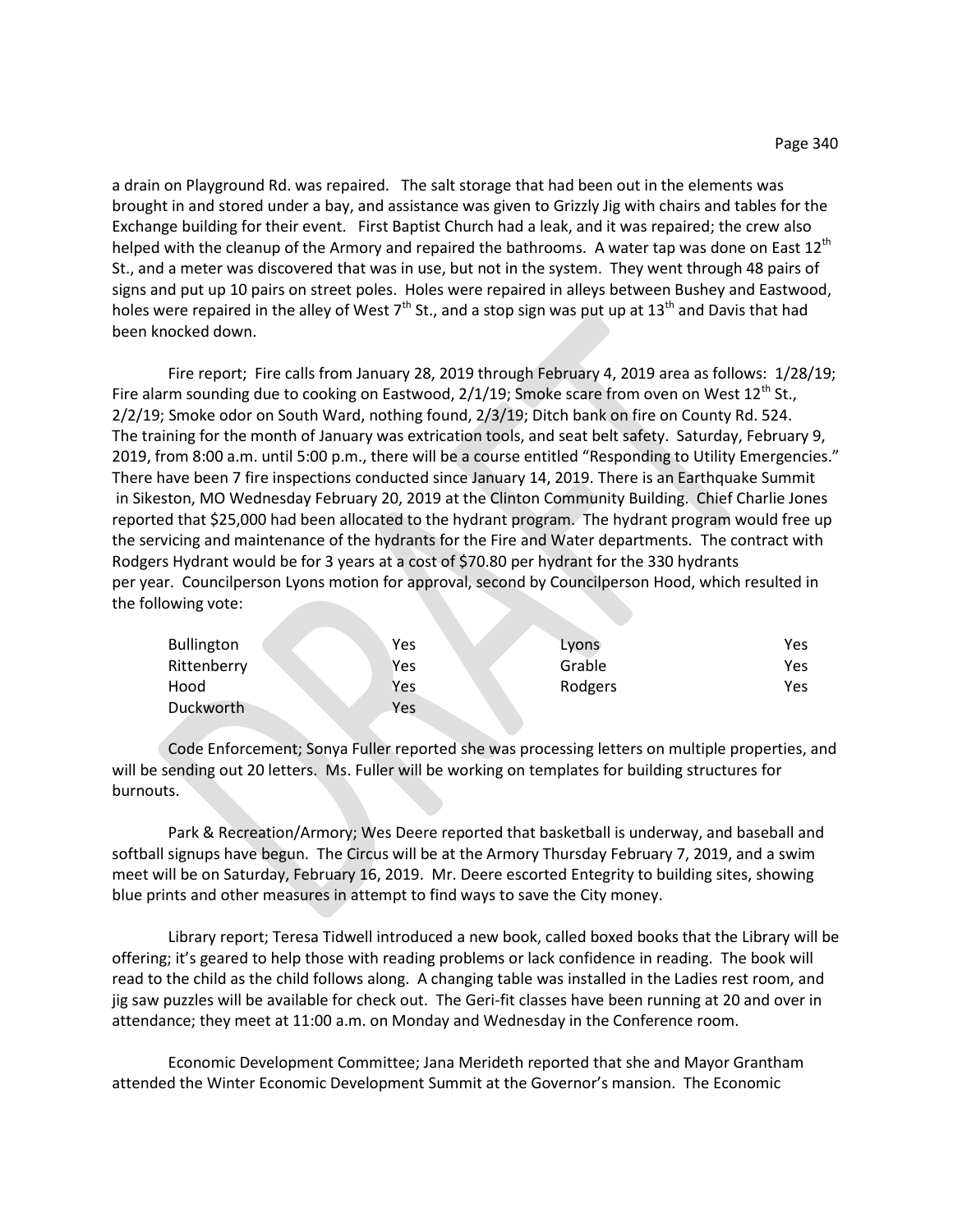### Page 341

Committee along with the Mayor, and the Chamber of Commerce contacted vendors to set up shop at the banquet room in the Casino, and a lot of the restaurants gave Grizzly Jig specials. There was a meeting with Liberty Utilities looking at resources to tap into, and also met with Mickey Davis who will be given guidance with the grant for the Exchange Building. The Committee is also looking at reworking the website to save money, and have more updates. The Mayor and Ms. Merideth will be attending a meeting in Sikeston, MO Wednesday February 6, 2019, and Ms. Merideth will be attending the Great River Road Summit in Forrest City, AR.

The Economic Development Tax Board had a Public Hearing January 30, 2019 at City Hall to give residents a chance for any input with the plans towards the expansion, improvements, or repairs to the City's water systems. They made recommendation for the Council to accept the economic development tax plan with the purpose to establish goals and objectives relating to the City's long-term economic development, and specifically how the application of revenues generated from the Economic Development Sales Tax will assist the City in meeting those objectives.

There was a meeting prior to the regular session meeting with the St. Francis Levee District, and Counselor Dorroh asked for a waiver of any conflict of interest between the City of Caruthersville and the St. Francis Levee District with him representing both parties. Councilperson Bullington motion for the acceptance of the waiver, second by Councilperson Grable, with all in favor.

Mayor Grantham made mention of property that Parker Maners would like to give to the City; the Mayor asked the Council to look at the property before making a decision.

Mayor Grantham made recommendation for the meeting to move to Tuesday, February 19, 2019 with the observance of President's Day being Monday, February 18, 2019. Councilperson Lyons motion for approval, second by Councilperson Hood, with all in favor.

Introduction to Bills; Counselor Dorroh introduced and Councilperson Duckworth asked for the first reading of an ordinance for an economic development tax plan, second by Councilperson Bullington as follows:

### **BILL NO. 2019-01 ORDINANCE NO. 2019-01**

# **AN ORDINANCE APPROVING THE CITY OF CAURTHERSVILLE, MISSOURI, ECONOMIC DEVELOPMENT TAX PLAN, 2019.**

Councilperson Bullington motion for the second reading, second by Councilperson Lyons, the question is will bill No. 2019-01 pass and become known as Ordinance No. 2019-01, which resulted in the following vote on said question to wit:

| <b>Bullington</b> | Yes | Lyons   | Yes |
|-------------------|-----|---------|-----|
| Rittenberry       | Yes | Grable  | Yes |
| Hood              | Yes | Rodgers | Yes |
| Duckworth         | Yes |         |     |